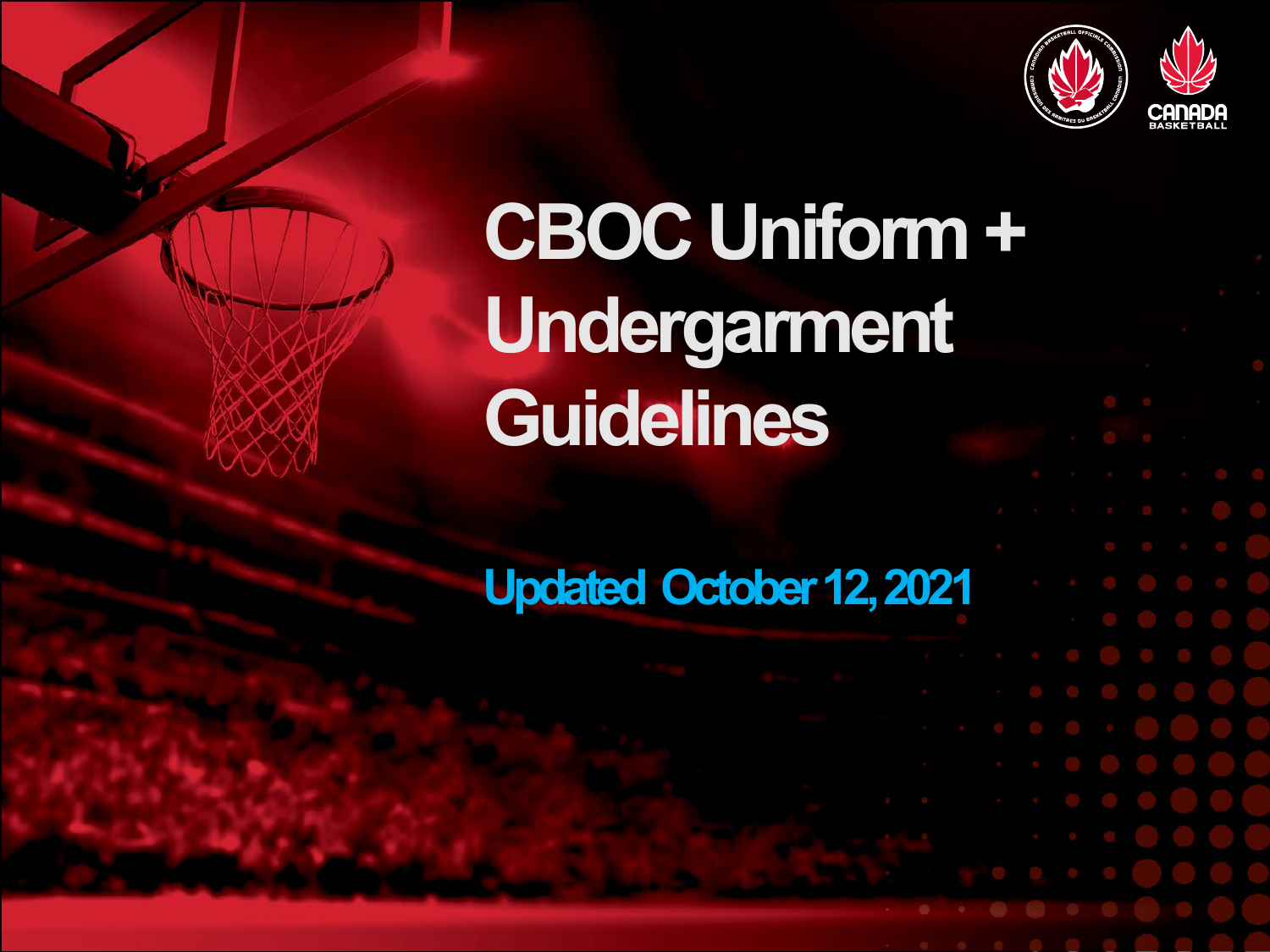

**2020 FIBA Official Basketball Rules, effective October 1, 2020, in Articles 4.3 Uniforms and 4.4 Other Equipment define what the player uniform and accessories such as undergarments, and protective equipment, may or may not consist of.**

**CBOC recognizes the need to allow minor changes for certain levels of play. However, CBOC prescribes that the FIBA Rules are to be followed at the CCAA, U Sports and similar levels of basketball.**

**Canadian modifications/exceptions to the rules on "Uniforms" (Article 4.3) and "Other Equipment" (Article 4.4) are made to better reflect the realities at selected levels of play and to allow certain uniform accessories without jeopardizing the image of the game.**

#### **FIBA rules state:**

"All players on the team must have all their arm and leg compression sleeves, headgear, wristbands, headbands and tapings of the same solid colour. "

This means that all undergarments, and other accessories worn by any player of a team must be the same one solid colour. Undergarments and accessories may be any colour, but must be the same for all players and the same solid colour for all players.

The following rules on 'undergarments' and 'accessories' are Canadian modifications/exceptions at certain levels of play.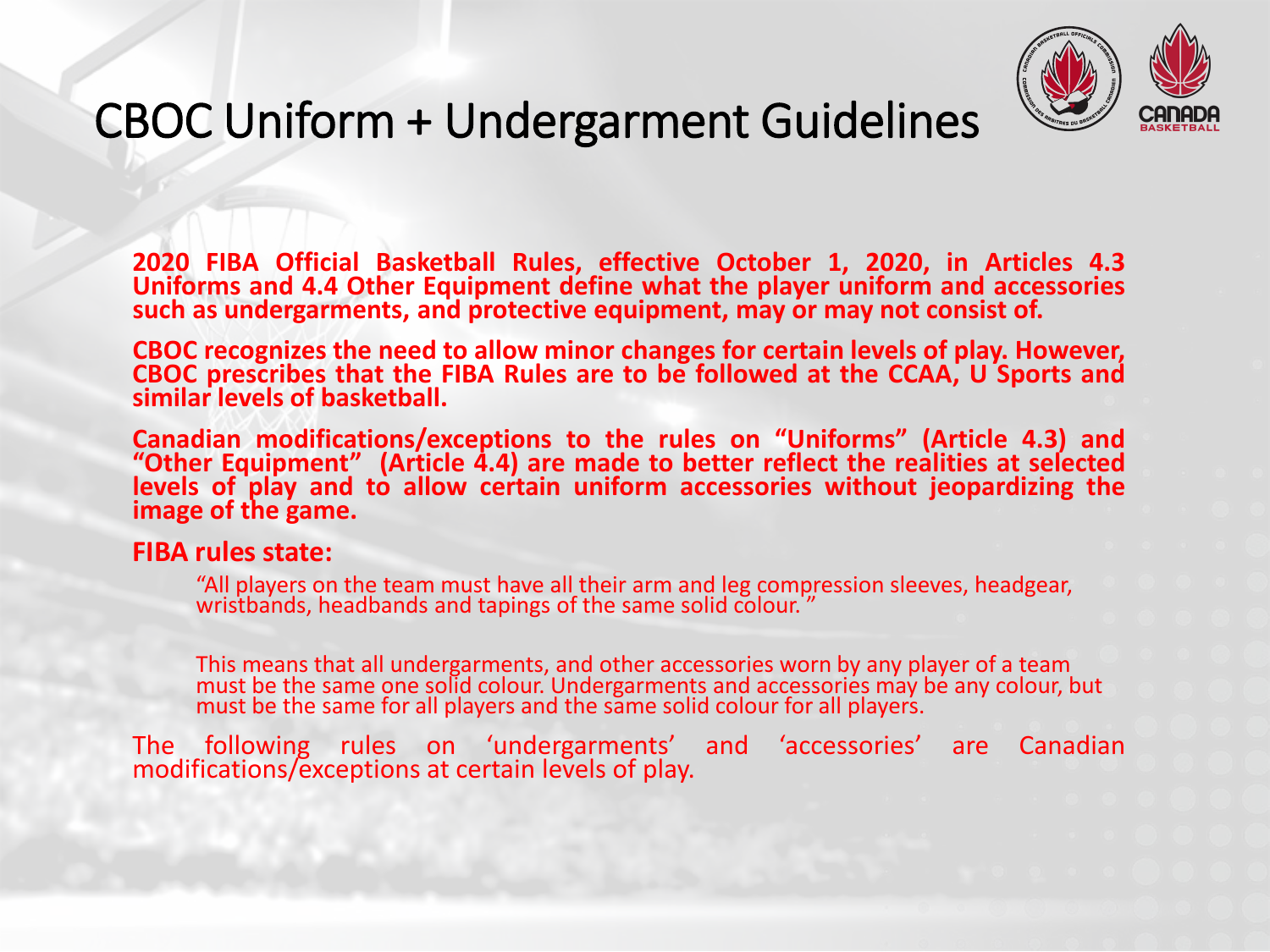

## **FOR LEVELS OF PLAY UP TO AND INCLUDING SENIOR HIGH SCHOOL**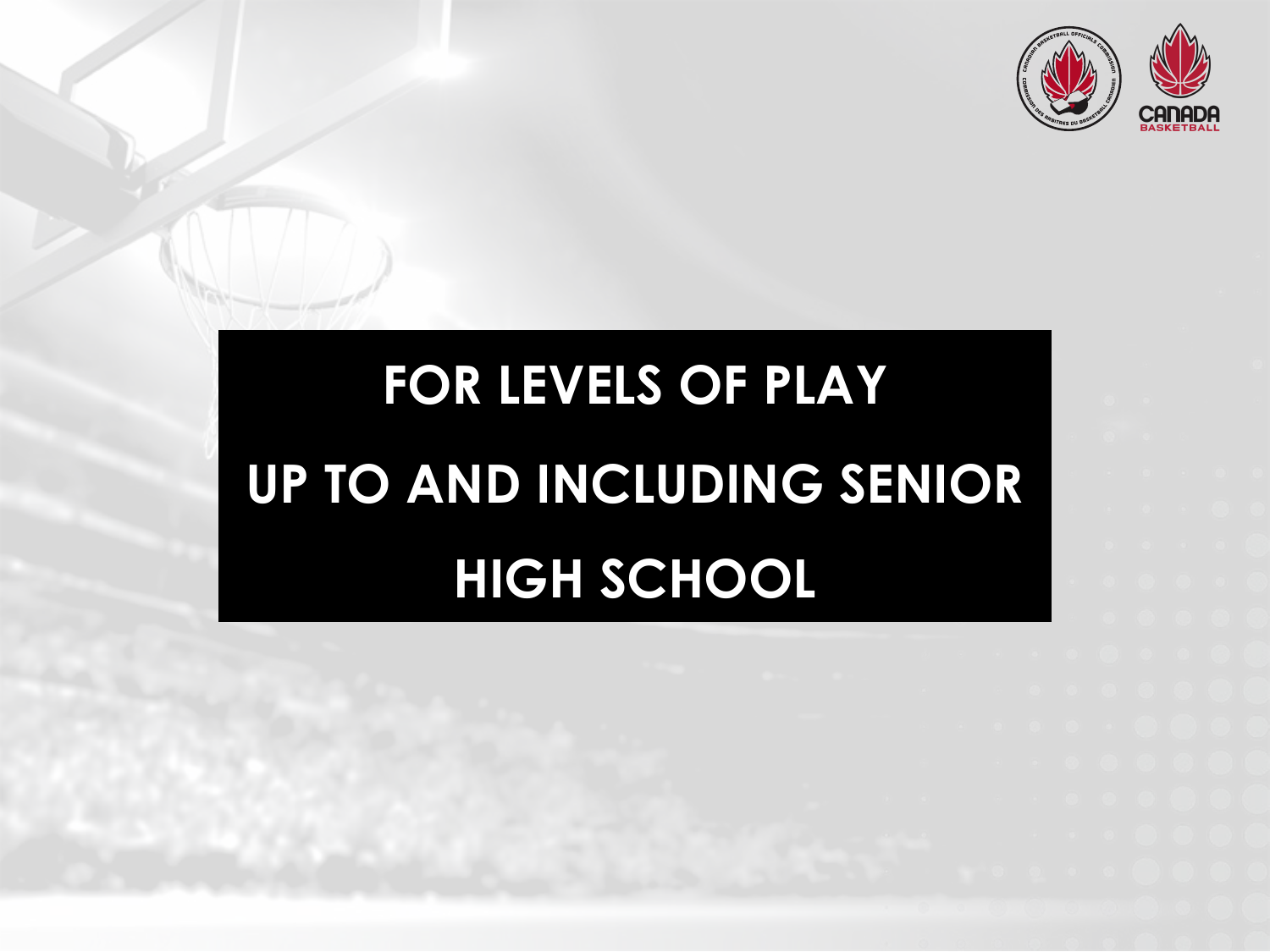

#### **FOR LEVELS OF PLAY UP TO AND INCLUDING SENIOR HIGH SCHOOL**

### **Player's Uniform (Art. 4.3)**

The uniform of all team members shall consist of:

- **Shirts** (1) and **shorts** (2) of the same dominant Colour.
	- If shirts have sleeves, they must end above the elbow.
	- The shorts must end above the knee.
- **Socks** (3) of the same dominant colour for all team members. Socks need to be visible.
	- Please note that this is the 'gold standard' and is encouraged in Canada; however, THIS WILL NOT BE **REQUIRED** FOR PLAY IN CANADA IF TEAMS CANNOT MEET THIS GUIDELINE (i.e. A1, A2, & A3 may wear white socks, and A4 & A5 may wear black socks.)
- **Shoes** (4) of any colour combination, but the left and right shoe must match. No flashing lights, reflective material or other adornments are permitted.
	- Any footwear that does not match shall not be permitted during competition within Canada.
- **T-shirts**(5) worn under the game jersey are allowed at levels of play up to and including senior high school if they are the same, one solid colour as all other accessories of the team. The sleeves must end above the elbow, be hemmed and not frayed.





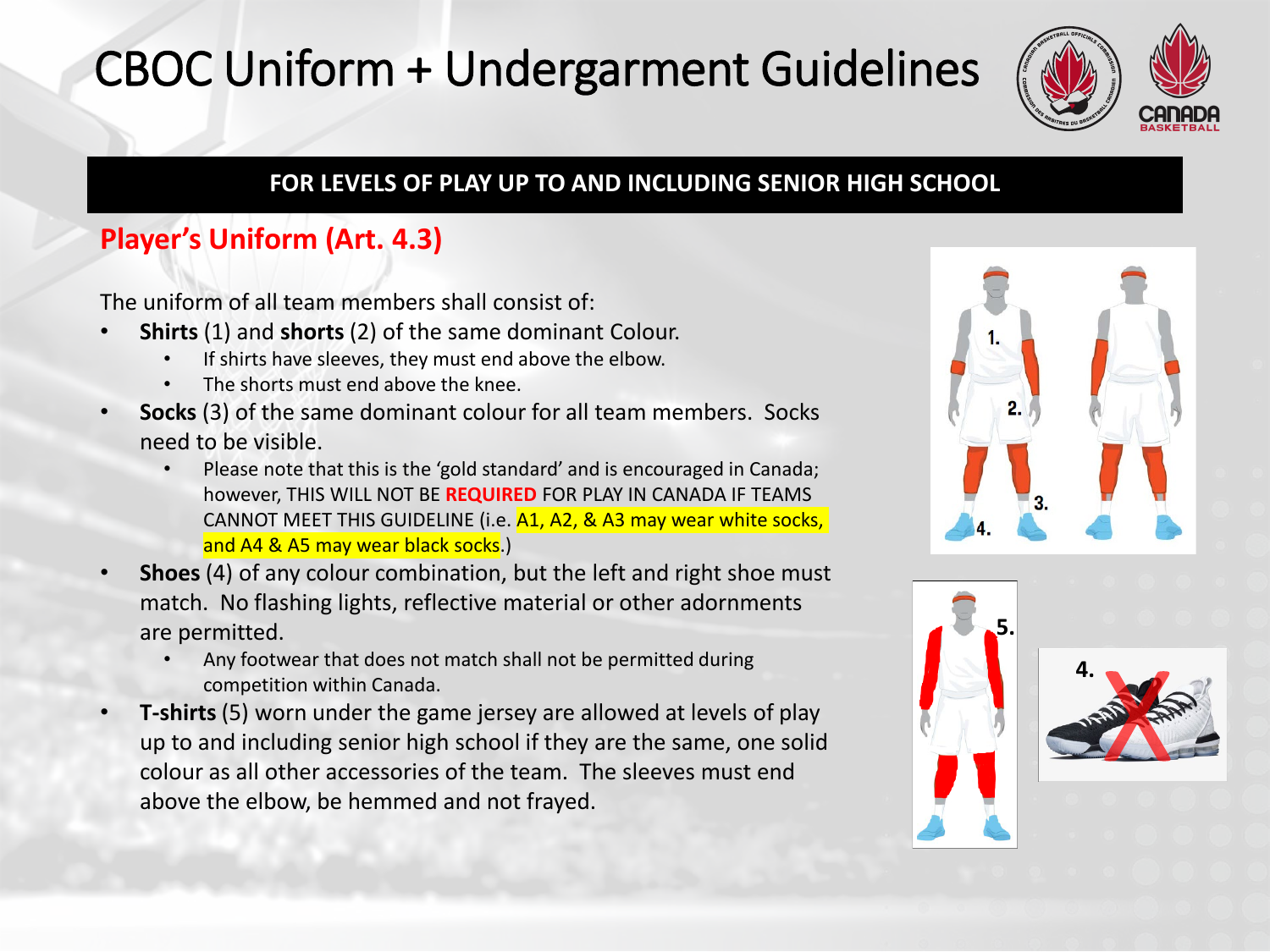

#### **FOR LEVELS OF PLAY UP TO AND INCLUDING SENIOR HIGH SCHOOL**

#### **Player's Uniform – Accessories (Art. 4.4)**

The following accessories are permitted:

- **Arm** (5) **and leg** (6) **compression sleeves**
- **Wrist-** (7) **and headbands** (8)
	- maximum of 10 cm wide textile material
- **Tapings of arms, shoulders, legs, etc.** (9)
- **Compression undershirts** with short sleeves, sleeveless, or long sleeves (10)
- **Compression underwear** (any length) and **full-length compression leggings**
- Headgear
	- It shall not cover any part of the face entirely or partially (eyes, nose, lips etc.) and shall not be dangerous to the player wearing it and/or to other players. The headgear shall not have opening/closing elements around the face and/or neck and shall not have any parts extruding from its surface.

Please Note:

- Loose-fitting long sleeve shirts are not permitted at any time.
- "Compression" garments ARE NEVER LOOSE-FITTING (i.e. If it's loose, it is not compression and must be removed.)

**All players on the team must have all their T-shirts, arm and leg compression sleeves, compression undershirts/underwear, headgear, wrist and headbands the same solid colour. Tapings should match but flexibility will be allowed on a regional basis but not for age group national championships.** 



**10.**

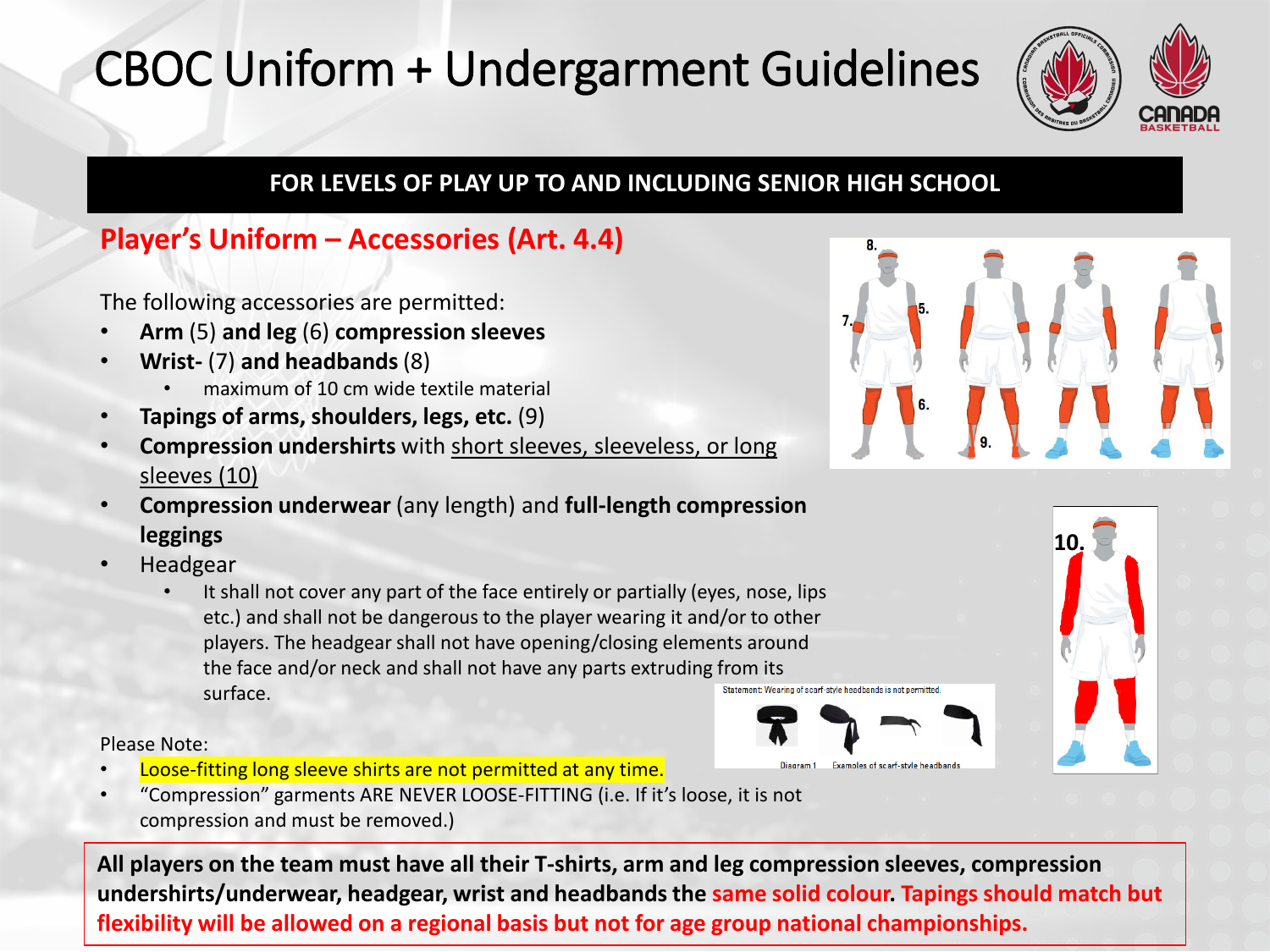

#### **FOR LEVELS OF PLAY UP TO AND INCLUDING SENIOR HIGH SCHOOL**

#### **Player's Uniform – Accessories (Art. 4.4), cont'd**

The following equipment are permitted **in any colour**:

- **Shoulder** (9), upper arm, thigh or lower leg protective equipment if the material is sufficiently padded.
- **Knee braces** (10) if they are properly covered.
- **Ankle braces** (11).
- Protector for an injured nose, even if made of a hard material.
- Spectacles, if they do not pose a danger to other players.
- **Mouth guards** (12).

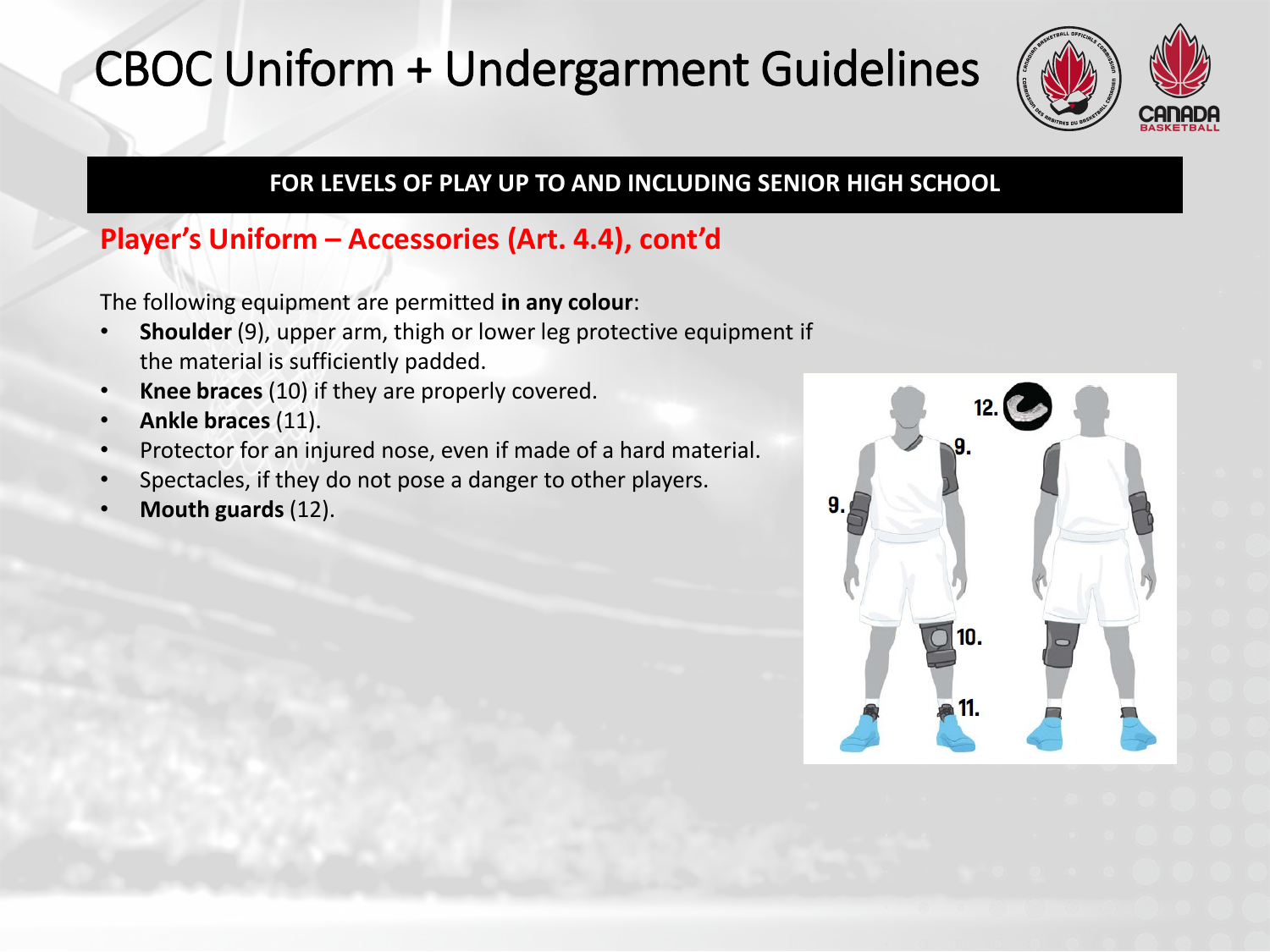

### **IMPORTANT NOTES**

**&** 

## **FREQUENTLY ASKED QUESTIONS**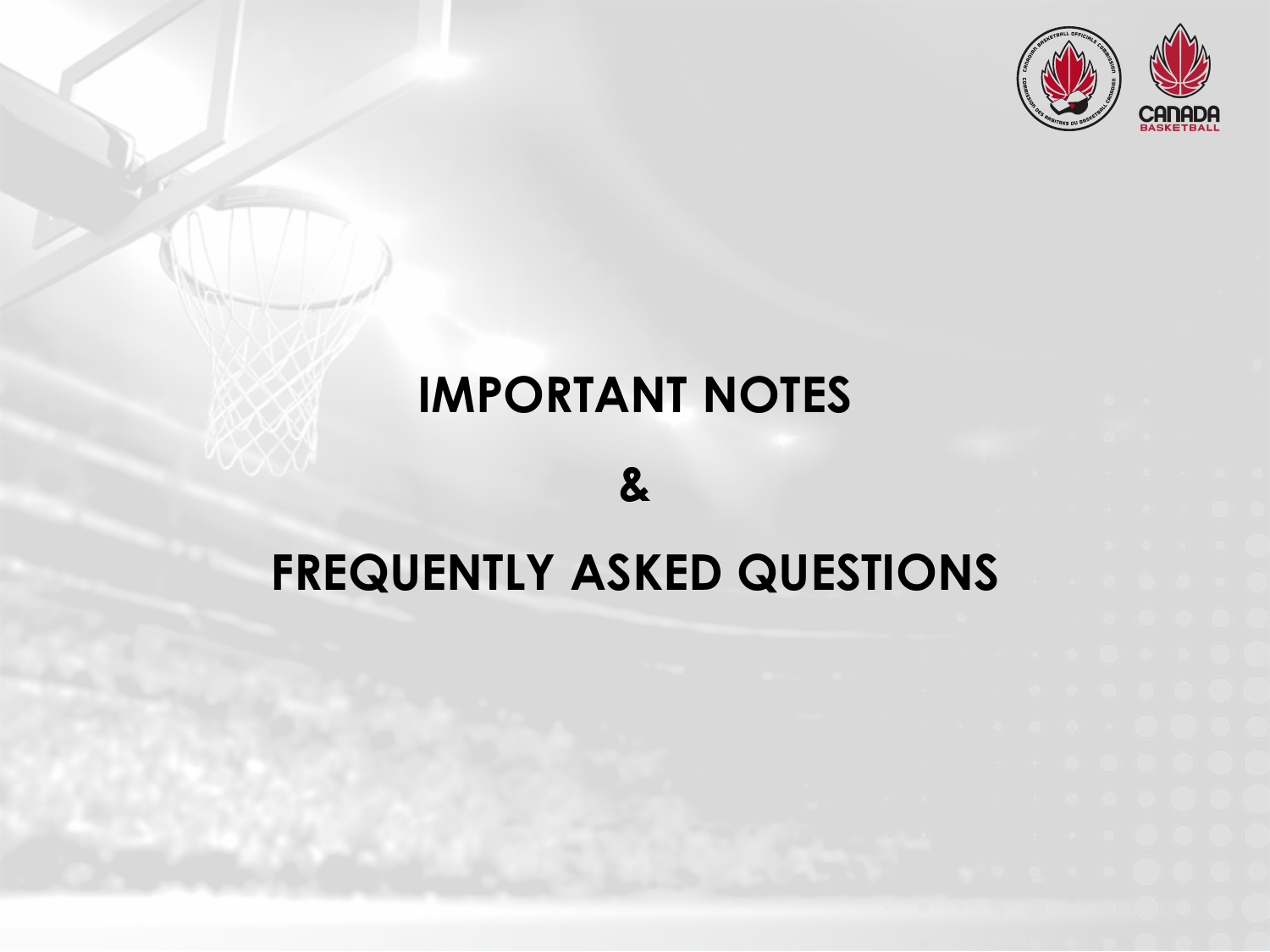

#### **IMPORTANT NOTES**

**#1** –Canada Basketball **and CBOC** have **endeavored** to set a standard, consistent message across the country as it relates to 'undergarments'. These policies are produced due to the inconsistent application of the definition of "uniform" across Canada.

**#2** - These Canadian modifications extend beyond the FIBA rules on uniforms.

**#3** – 'Arm and leg compression sleeves' are not considered "undershirts" or "underwear" – they are devices simply pulled onto the arm or leg.

"**Compression Underwear**" are form-fitting garments, often made from a spandex-type material, and when worn, cover the athlete's waist to mid or lower thigh. Such as:

**#4** – Basically, the accessories to consider are:

- 1. T-Shirts (only for levels up to & including high school)
- 2. Arm and Leg Compression Sleeves (all levels)
- **3. Sleeveless** Compression Undershirts (all levels)
- 4. Compression Underwear (all levels)
- 5. Wrist and Headbands (all levels)
- 6. Headgear (all levels)
- 7. Taping (all levels)

#### **For all the above accessories:**

o **All players on the team must have all their arm and leg compression sleeves, compression undershirts/underwear, headgear, wrist- and headbands and tapings of the same solid colour. Flexibility on taping colour may be granted where medical / training personal indicate the taping is medically necessary. At all playoff and national championships games the rule on matching tape colour shall be enforced.** 

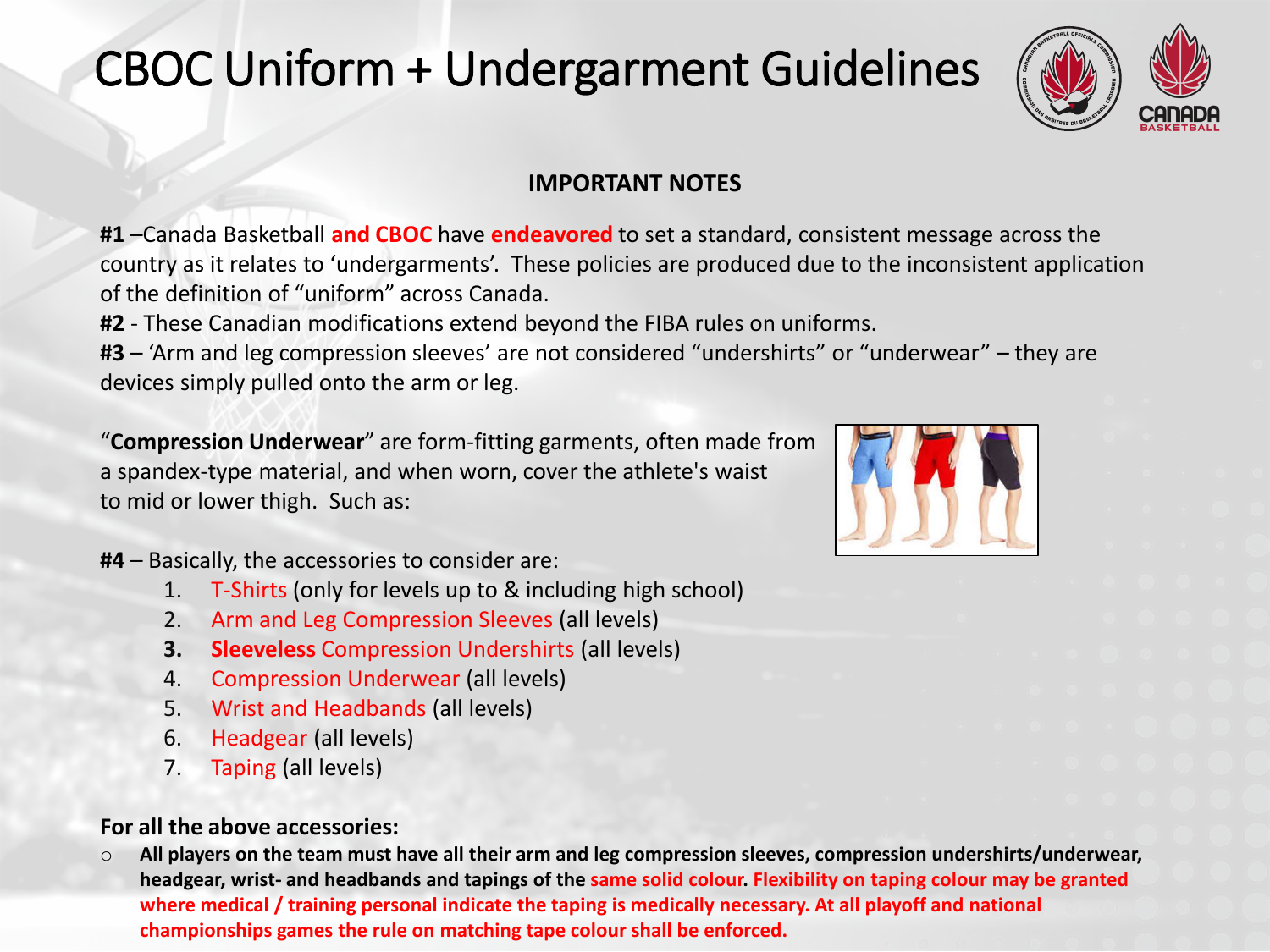

#### **FREQUENTLY ASKED QUESTIONS**

1. Are leggings or compression underwear permitted by rule?

**"Leggings" and compression underwear that pulls up to the waist and has both legs inserted into the garment, and which covers the knees ARE PERMITTED.**

Therefore, a player can legally wear accessories that feature "knee pads" and/or full-length compression leggings…and are the **same solid colour as all team members accessories.** See below for examples:

#### **PERMITTED PERMITTED**





**IMPORTANT: ANY ACCESSORIES ON THE TEAM MUST BE OF THE SAME ONE SOLID COLOUR.** Example: TEAM A players can wear RED headbands, RED arm compression sleeves, RED compression undershirts, RED leg compression sleeves, and RED compression underwear. No other colour would be permitted.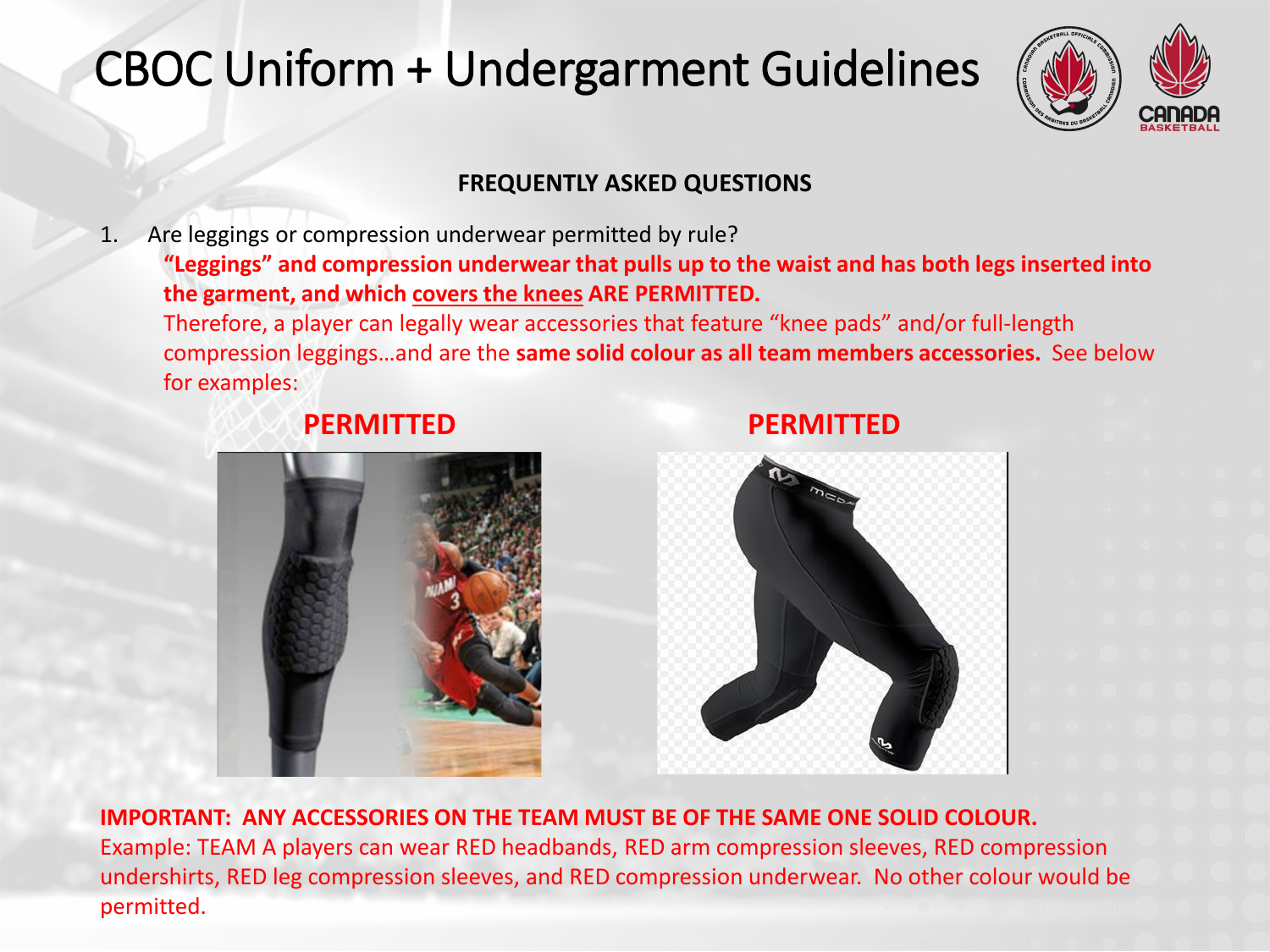

#### **FREQUENTLY ASKED QUESTIONS**

2. I have a player recovering from a torn ACL knee injury. She wears compression leggings starting from her waist and extending under her knee brace to avoid chafing. What exactly is she allowed to wear under her knee brace for this?

**Knee braces are allowed under rule (Art. 4.4.2), if they are properly covered. Also permitted would be a single leg compression sleeve which can be worn underneath the knee brace to prevent chafing. See below image as an example. If visible, the leg compression sleeve shall be same solid colour as all team members accessories.**

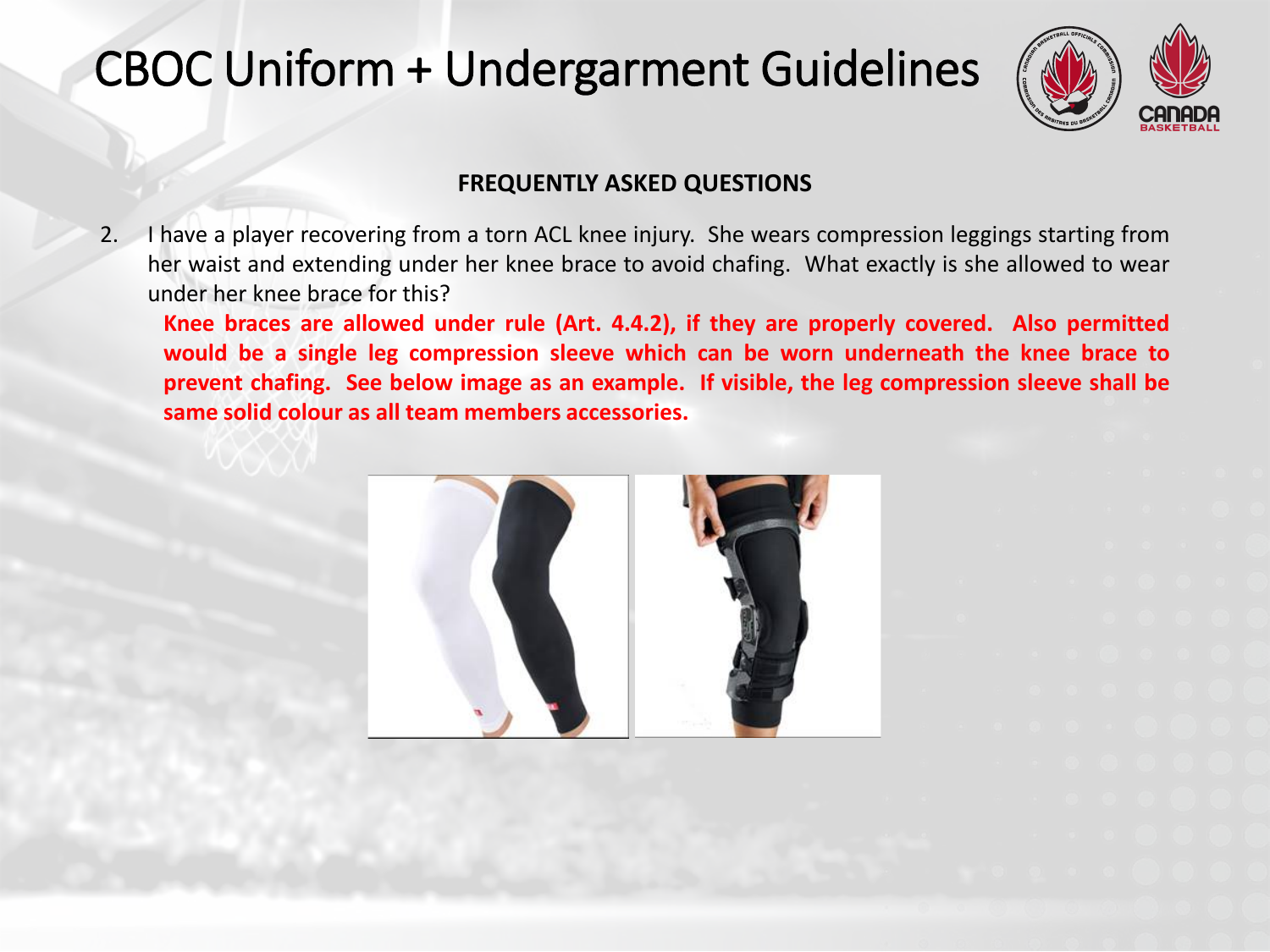

#### **FREQUENTLY ASKED QUESTIONS**

- 3. I have a player who suffers severe eczema on his arms. The rash and skin condition are very clearly evident. He wears long sleeve shirts to keep the irritation down. Exposure to air makes it extremely painful and uncomfortable to him. I spoke with him about it today and he is very uncomfortable with it but probably can live with it. Is there any alternative to long sleeve shirts? **For levels up to senior high school: long sleeve compression shirts are permitted as long as they are the same solid colour as all team members accessories. For levels above senior high school: we are advising players/coaches to acquire written permission from their conference to allow for such 'medically-necessary' equipment on a case-by-case basis.**
- 4. With respect to 'hair accessories or jewelry', how shall we approach ponytail holders, elastics, and the athletic mesh wrap players wear, all intended to keep their hair either in a ponytail, or back from falling into their eyes? Must these hair "holders" also follow the team accessory uniform color? **These types of 'objects' (elastics, hair ties, ponytail holders) are not considered "hair accessories & jewelry" (Art. 4.4.2) and would be allowed by rule to be worn by a player. Examples of 'hair accessories and jewelry' (not allowed) include: hair bows, snap/hair clips, barrettes, plastic headbands, hair claws, bandanas, (many of which are plastic or hard and could result in injury).**

**A mere elastic or holder that would not cause injury to other players, nor designed to increase a player's height or reach, or in any other way give an unfair advantage WOULD BE PERMITTED. This equipment is simply designed to hold back a player's hair.**

**By rule, there is no provision for this equipment to be any specific colour.**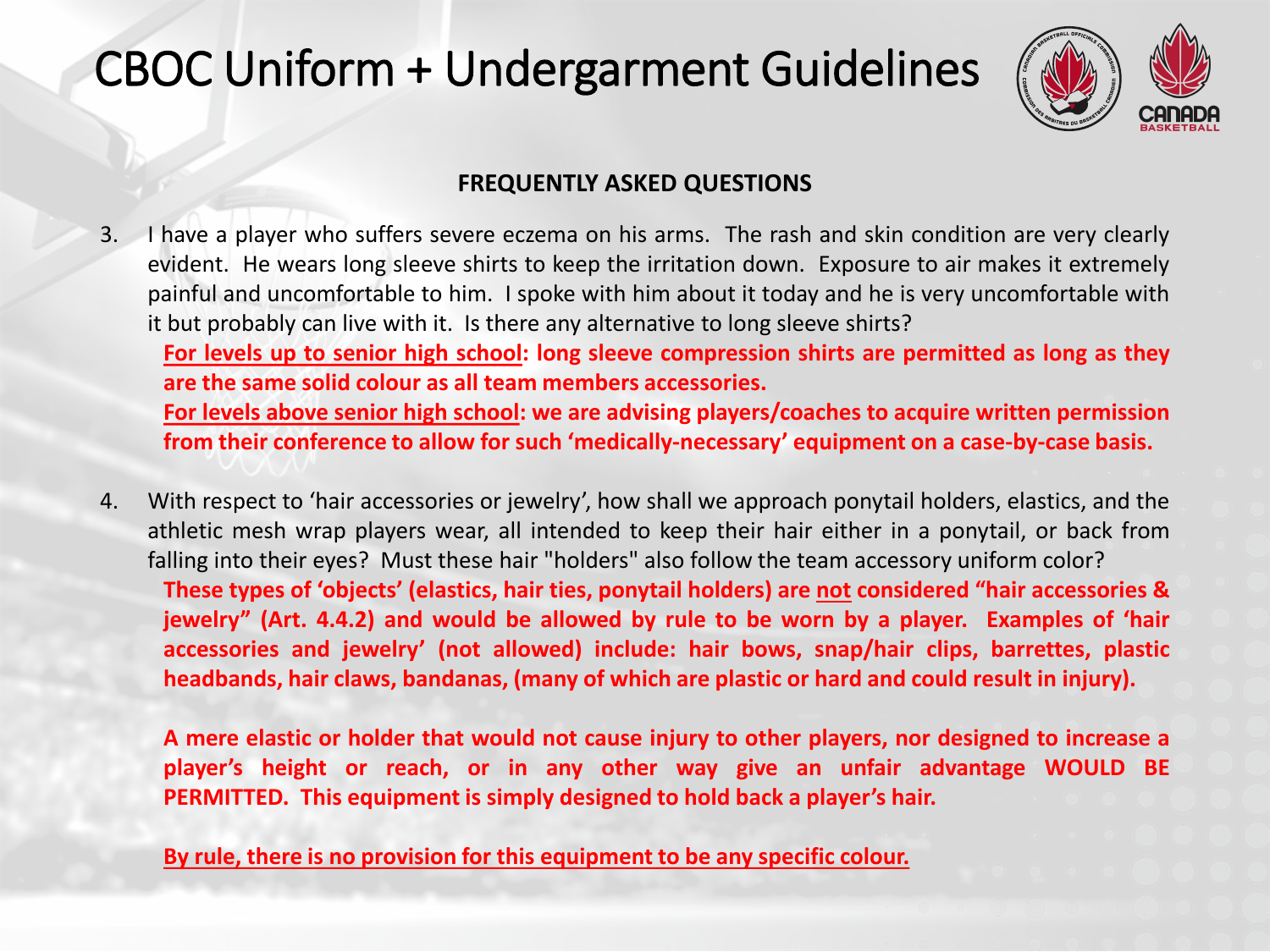

#### **FREQUENTLY ASKED QUESTIONS**

5. The rule stipulates that "**Taping** of arms, shoulders, legs etc." is permitted as long as it is the same solid colour as all team members accessories. Can you provide direction on the use of tape? **Relative to the "Other Equipment" rule around 'taping', our interpretation of 'taping' shall refer to** *Kinesiology Tape* **(or similar) which is applied in the manner shown below:**



**What is Kinesiology tape?** Kinesiology tape has been very popular with professional and Olympic athletes. It is designed to help increase the natural blood flow around your muscles. This tape features a revolutionary wave pattern adhesive that moves with your skin and muscles as you heal. The adhesive design lifts the skin to help maintain flexibility, improve circulation and relieve pain. It is designed to aid in the treatment of ligament injuries, muscle conditioning, fascia repositioning, and even carpal tunnel syndrome. To use it, apply the tape to the skin in patterns that mimic your muscles.

Other 'tape' - such as white tape or adhesive tensor bandage type tape or pro wrap - often used on a **player's hands, fingers, or around their knees SHALL BE PERMITTED. It does not fall under the shoulder/arm/leg or other type of 'kinesiology tape' that we see on some athletes and covered under** the guidelines of the rules. We are asking for discretion from officials on the use of tape, as indicated **here.**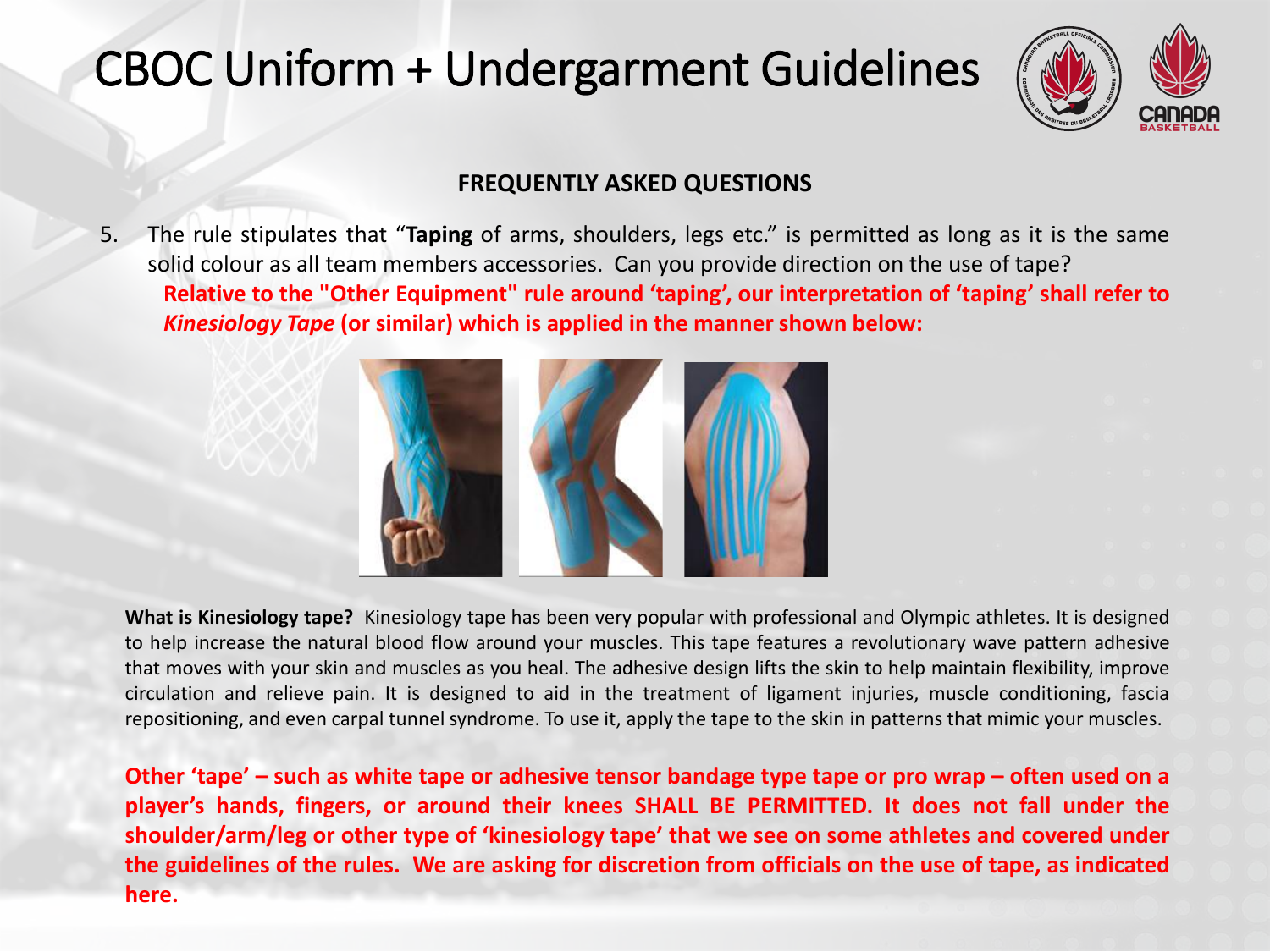

#### **FREQUENTLY ASKED QUESTIONS**

6. May a player wear a 'Medic Alert' bracelet?

**By rule, players shall not wear equipment (objects) that may cause injury to other players, such as finger, hand, wrist, elbow or forearm guards, casts or braces made of leather, plastic, pliable (soft) plastic, metal or any other hard substance, even if covered with soft padding. Wearing equipment** made of hard material on the upper arm is permissible as long as it is sufficiently padded (Article **4.4.2).**

**As far as Medic Alert bracelets are concerned, there are alternatives (sport bracelets or sport bands made of soft materialsuch as elastic nylon or silicone).**

**Metal, chain type Medic Alert braces may never be worn in a game.**

**People should be aware of potential liability if injury or damage results from equipment not permitted by rule.**

7. Can Team A players wear white accessories (compression sleeves, undergarments, headbands, etc.) and Team B players wear black accessories?

**Yes. There is no stipulation that both teams need to wear the same colour accessories - only that ANY ACCESSORIES ON THE TEAM MUST BE OF THE SAME ONE SOLID COLOUR.**

8. Can a player wear 'jewelry' (necklaces, rings, bracelets, earrings, leather bands, elastic bands, etc.) if they use tape to cover these items?

**No. Using tape to cover jewelry is not permitted and shall not be allowed.**